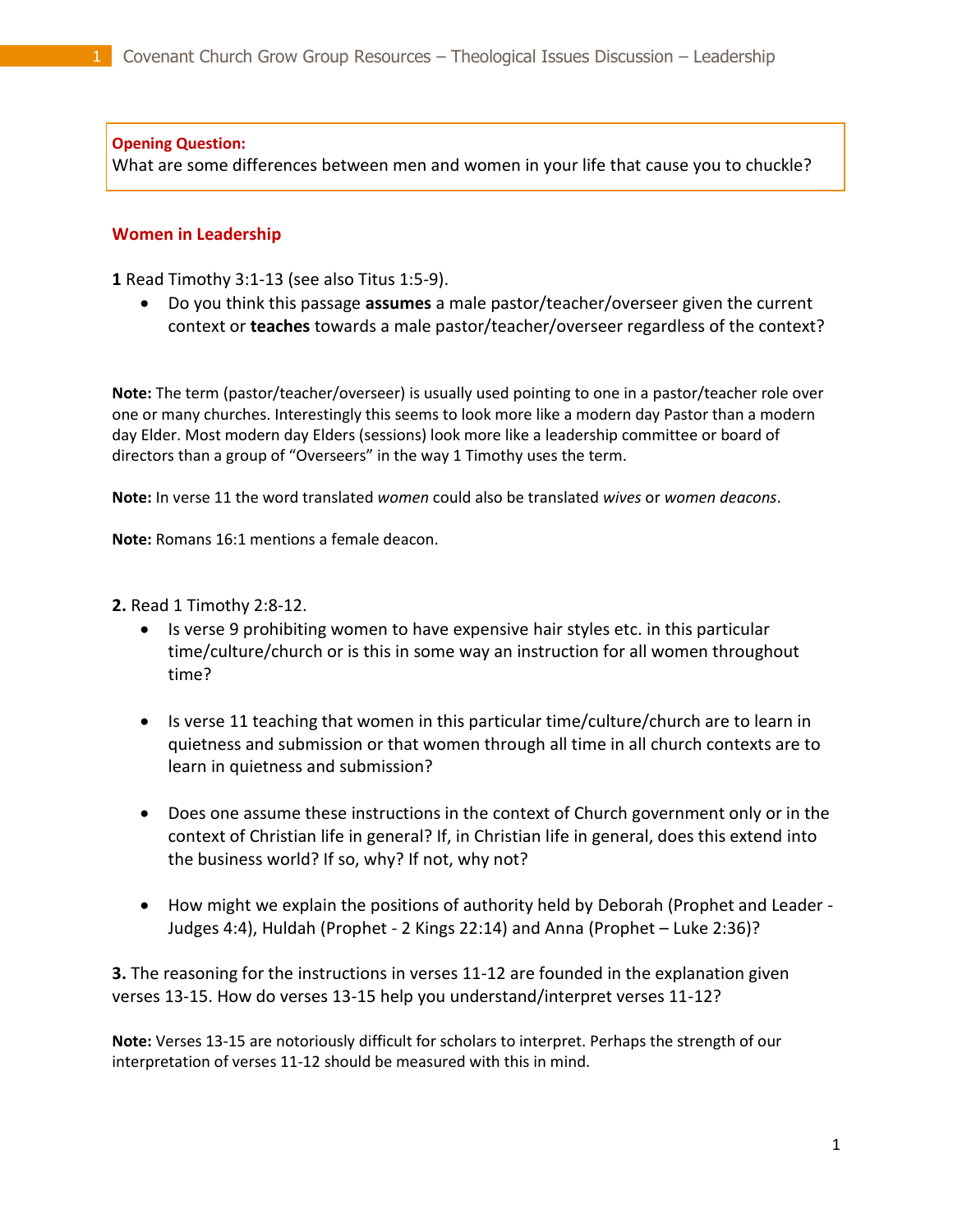**4.** More questions related to the 1 Timothy 2:11 call for women to learn in quietness and submission:

- Acts 18: 24-26 Is Priscilla helping to teach Apollos or is she learning in quietness and submission?
- Colossians 3:16 Believers called to teach and admonish one another with all wisdom Is this all believers or just men?
- Matthew 28:18 Believers called to a sort of evangelism and teaching Is this all believers or just men?
- $\bullet$  Titus 2:3-5 Example of Women teaching women Does this contradict 1 Timothy 2:11 or is it an exception? Given that 1 Timothy 2:11 doesn't mention exceptions, on what grounds might one call Titus 2:3-5 an exception?

**5.** Read 1 Corinthians 14:33-35. This takes things a step further: it clearly states that women should remain silent in church.

- Is this for particular women in a particular time/place/culture or is this for all women through all time? On what grounds do you make that conclusion?
- Does this mean that when women do teach (as in the examples above) that it must be outside the context of a worship service?
- 1 Corinthians 11:5 mentions (without condemnation) women speaking in the context of a worship service. What do we make of this?

**6.** Critical question regarding 1 Timothy 2:11 & 1 Corinthians 14:33: **Is this for all** (women) **through all time or is this for a specific group** (of women) **in a specific time and context?** As you consider this question for these passages practice applying it to the below passages as well. What do you learn about applying this question?

- Ephesians 6:5-9, Colossians 3:22, Titus 2:9-10, 1 Timothy 6:1
- 1 Corinthians 11:3-16

**7.** Read Ephesians 5:21-33. Husband & wife roles give illustration of Christ & Church roles. This passage is speaking specifically of husband & wife roles in a household. It is not directly speaking about men's & women's roles in church government. However, this can be linked to some other mysterious connections between authority and design. What sense (if any) can you make of the connection between authority and design in these passages?

1 Timothy 2:12-15 – speaking of authority in church and childbearing